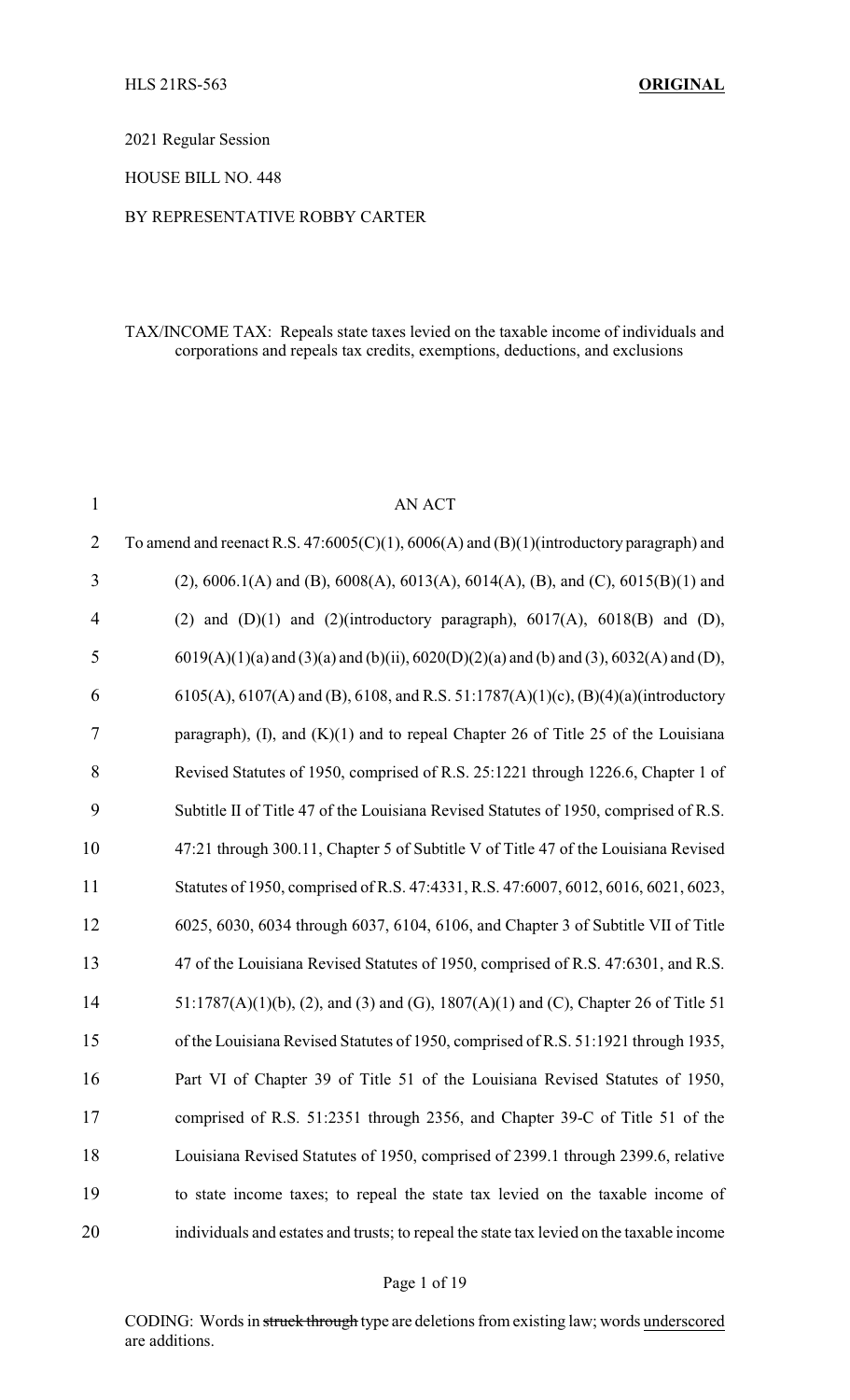| $\mathbf{1}$             | of corporations; to repeal income tax credits, exemptions, deductions, and                     |  |
|--------------------------|------------------------------------------------------------------------------------------------|--|
| $\overline{2}$           | exclusions; to limit the applicability of certain income tax credits; to provide for an        |  |
| 3                        | effective date; and to provide for related matters.                                            |  |
| $\overline{\mathcal{A}}$ | Be it enacted by the Legislature of Louisiana:                                                 |  |
| 5                        | Section 1. R.S. $47:6005(C)(1)$ , $6006(A)$ and $(B)(1)$ (introductory paragraph) and (2),     |  |
| 6                        | 6006.1(A) and (B), 6008(A), 6013(A), 6014(A), (B), and (C), 6015(B)(1) and (2) and (D)(1)      |  |
| $\overline{7}$           | and (2)(introductory paragraph), $6017(A)$ , $6018(B)$ and (D), $6019(A)(1)(a)$ and (3)(a) and |  |
| 8                        | $(b)(ii)$ , 6020(D)(2)(a) and (b) and (3), 6032(A) and (D), 6105(A), 6107(A) and (B), and 6108 |  |
| 9                        | are hereby amended and reenacted to read as follows:                                           |  |
| 10                       | §6005. Qualified new recycling manufacturing or process equipment and service                  |  |
| 11                       | contracts                                                                                      |  |
| 12                       | $\ast$<br>$\ast$<br>∗                                                                          |  |
| 13                       | C.(1) A taxpayer who purchases qualified new recycling manufacturing or                        |  |
| 14                       | process equipment or qualified service contracts, or both, as defined in this Section          |  |
| 15                       | and certified by the secretary of the Department of Environmental Quality to be used           |  |
| 16                       | or performed exclusively in this state shall be entitled to a credit against any income        |  |
| 17                       | and corporation franchise taxes imposed by the state in an amount equal to fourteen            |  |
| 18                       | percent of the cost of the new recycling manufacturing or process equipment or                 |  |
| 19                       | qualified service contract, or both, less the amount of any other tax credits received         |  |
| 20                       | for the purchase of such equipment or contract, or both.                                       |  |
| 21                       | $\ast$<br>$\ast$<br>*                                                                          |  |
| 22                       | §6006. Tax credits for local inventory taxes paid                                              |  |
| 23                       | A.(1) There shall be allowed a credit against any Louisiana income or                          |  |
| 24                       | corporation franchise tax for ad valorem taxes paid to political subdivisions on               |  |
| 25                       | inventory held by manufacturers, distributors, and retailers.                                  |  |
| 26                       | There shall be allowed a credit against any Louisiana income or<br>(2)                         |  |
| 27                       | corporation franchise tax for ad valorem taxes paid to political subdivisions on               |  |
| 28                       | natural gas held, used, or consumed in providing natural gas storage services or               |  |
| 29                       | operating natural gas storage facilities.                                                      |  |
|                          |                                                                                                |  |

# Page 2 of 19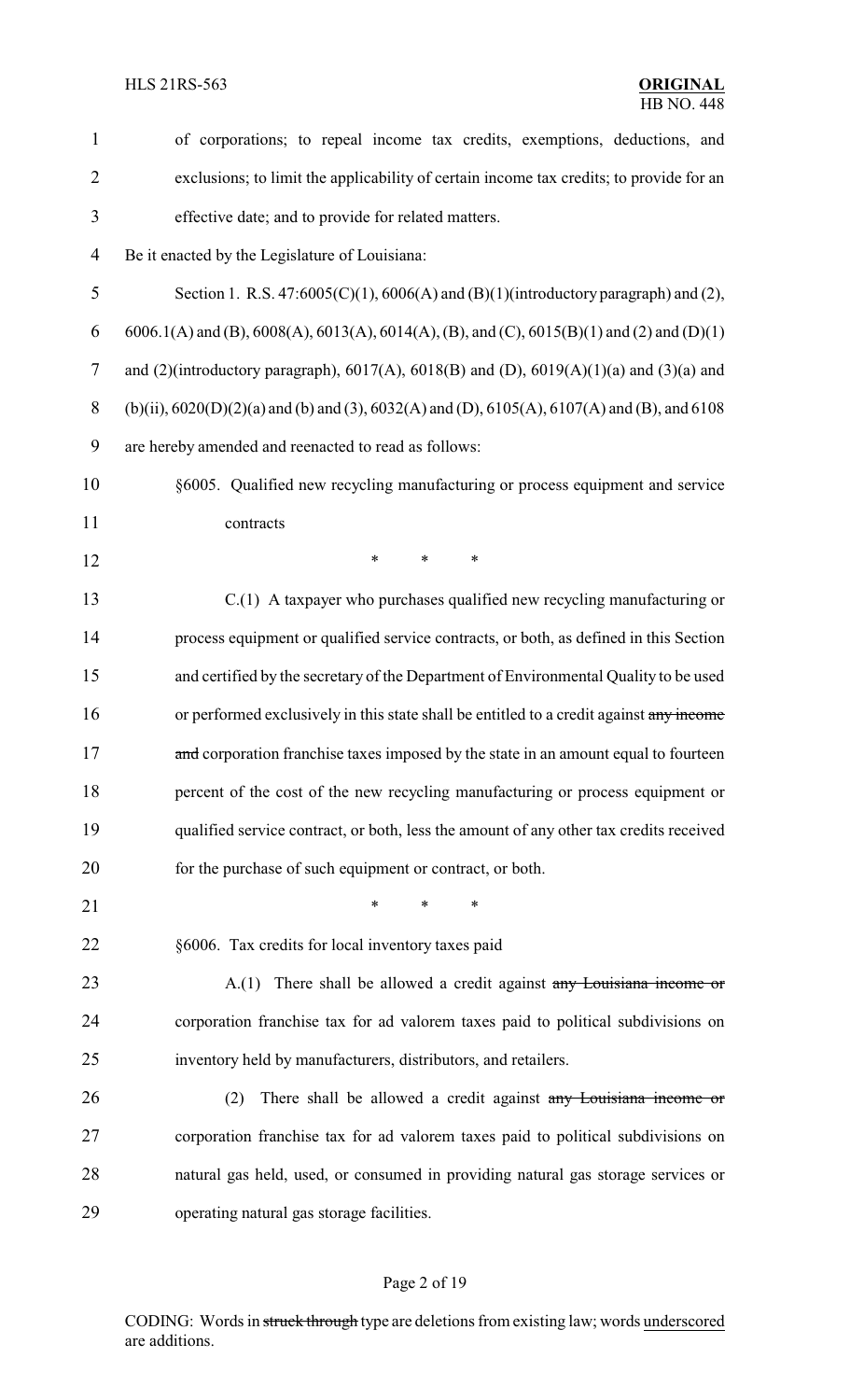| $\mathbf{1}$   | B.(1) Credit for taxes paid by corporations shall be applied to state corporate        |  |
|----------------|----------------------------------------------------------------------------------------|--|
| $\overline{2}$ | income and corporation franchise taxes. Credit for taxes paid by unincorporated        |  |
| 3              | persons shall be applied to state personal income taxes. The secretary shall make a    |  |
| 4              | refund to the taxpayer in the amount to which he is entitled from the current          |  |
| 5              | collections of the taxes collected pursuant to Chapters 1 and Chapter 5 of Subtitle II |  |
| 6              | of this Title. If the amount of the credit authorized pursuant to Subsection A of this |  |
| 7              | Section exceeds the amount of tax liability for the tax year, the following amounts    |  |
| 8              | of the excess credit shall either be refundable or may be carried forward as a credit  |  |
| 9              | against subsequent Louisiana income or corporation franchise tax liability for a       |  |
| 10             | period not to exceed ten years, as follows:                                            |  |
| 11             | $\ast$<br>*<br>*                                                                       |  |
| 12             | (2) Each taxpayer allowed a credit under this Section shall claim the credit           |  |
| 13             | on its separately filed income or corporate franchise tax return; however, for         |  |
| 14             | purposes of the application of the limitations on refundability of excess credit       |  |
| 15             | provided for in Subparagraphs $(1)(a)$ through $(c)$ of this Subsection, all taxpayers |  |
| 16             | included in one consolidated federal income tax return filed under the Internal        |  |
| 17             | Revenue Code shall be treated as a single taxpayer.                                    |  |
| 18             | *<br>*<br>*                                                                            |  |
| 19             | §6006.1. Tax credits for taxes paid with respect to vessels in Outer Continental       |  |
| 20             | <b>Shelf Lands Act Waters</b>                                                          |  |
| 21             | There shall be allowed a credit against any Louisiana income or<br>A.                  |  |
| 22             | corporation franchise tax for ad valorem taxes paid to political subdivisions on       |  |
| 23             | vessels in Outer Continental Shelf Lands Act Waters as certified to the assessor       |  |
| 24             | pursuant to R.S. 47:1956(B) within the calendar year immediately preceding the         |  |
| 25             | taxable year of assessment of such vessel. For purposes of this Section, ad valorem    |  |
| 26             | taxes shall be deemed to be paid to political subdivisions when they are paid either   |  |
| 27             | in money or by applying credits established pursuant to R.S. 47:2132.                  |  |
|                |                                                                                        |  |

Page 3 of 19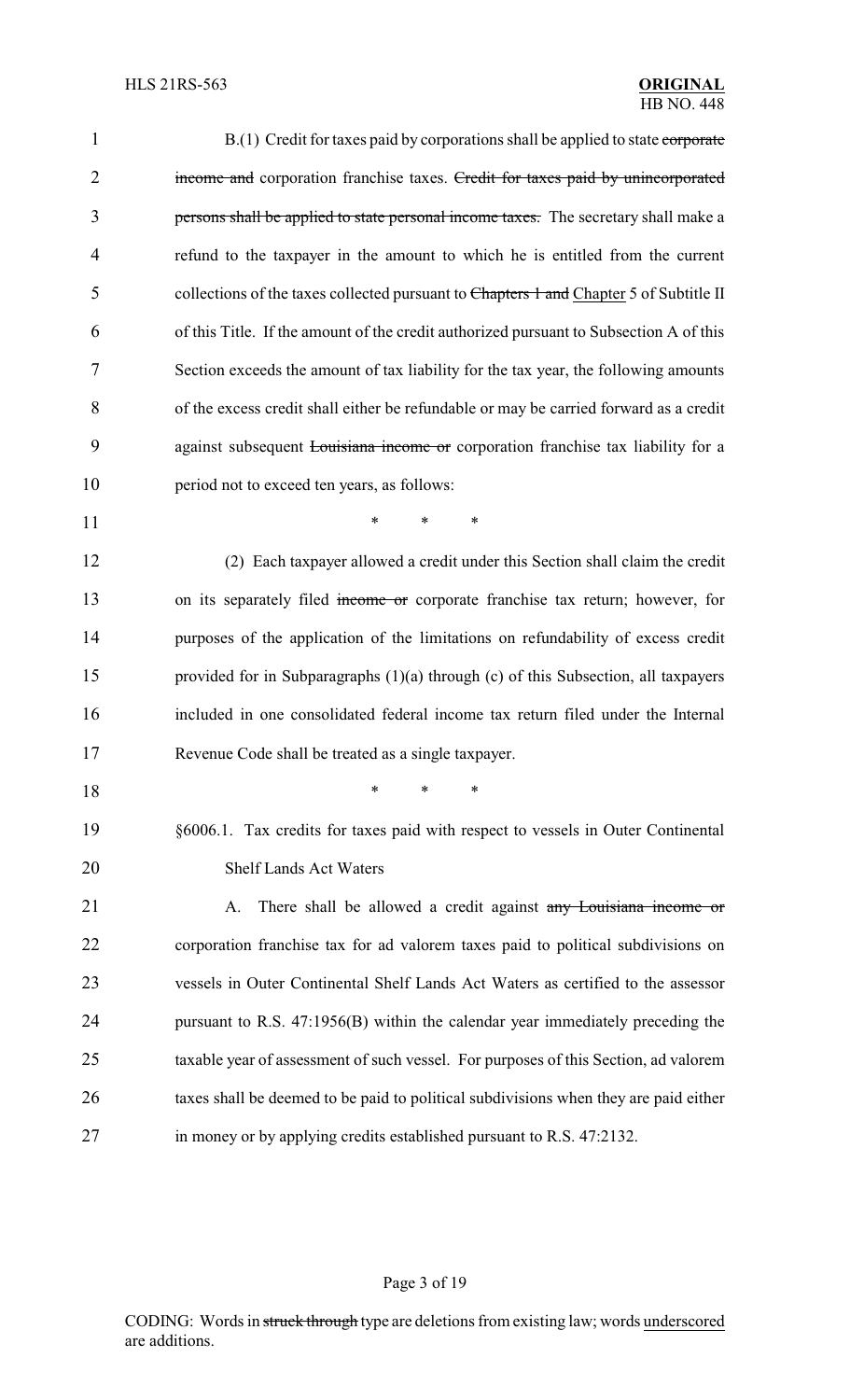1 B. Notwithstanding anything to the contrary in either Chapter 1 or Chapter 2 5 of Subtitle II of this Title, as amended, the following rules shall apply with respect 3 to the application of the credit established in Subsection A of this Section:

 (1) The credit for taxes paid by or on behalf of a corporation shall be applied against Louisiana corporate income and corporation franchise taxes of such the corporation. However, any such credit allowable to any member of an affiliated group of corporations, as defined in Section 1504 of the Internal Revenue Code of 1954, as amended, shall be applied against Louisiana corporate income and 9 corporation franchise taxes of such the member and any other member of such the affiliated group of corporations until the entire amount of the credit has been applied 11 against such Louisiana corporate income taxes or corporation franchise taxes.

12 (2) The credit for taxes paid by an individual shall be applied against 13 Louisiana personal income taxes.

14  $(3)$  The credit for taxes paid by or on behalf of a corporation classified under 15 Subchapter S of the Internal Revenue Code of 1954, as amended, as an S corporation 16 shall be applied first against any Louisiana corporate income and corporation 17 franchise taxes due by such the S corporation, and the remainder of any such credit 18 shall be allocated to the shareholder or shareholders of such the S corporation in 19 accordance with their respective interests and applied against the Louisiana income 20 tax of such shareholder or shareholders of the S corporation.

21  $(4)(3)$  The credit for taxes paid by or on behalf of a partnership shall be 22 allocated to the partners according to their distributive shares of partnership gross 23 income and applied against any Louisiana income tax and corporation franchise tax 24 liability of such the partners.

25  $(5)(4)$  The character of the credit for taxes paid by or on behalf of a 26 partnership or S corporation and allocated to the partners or shareholders, 27 respectively, of such the partnership or S corporation, shall be determined as if such 28 the credit were incurred by such the partners or shareholders, as the case may be in 29 the same manner as incurred by the partnership or S corporation., as the case may be.

#### Page 4 of 19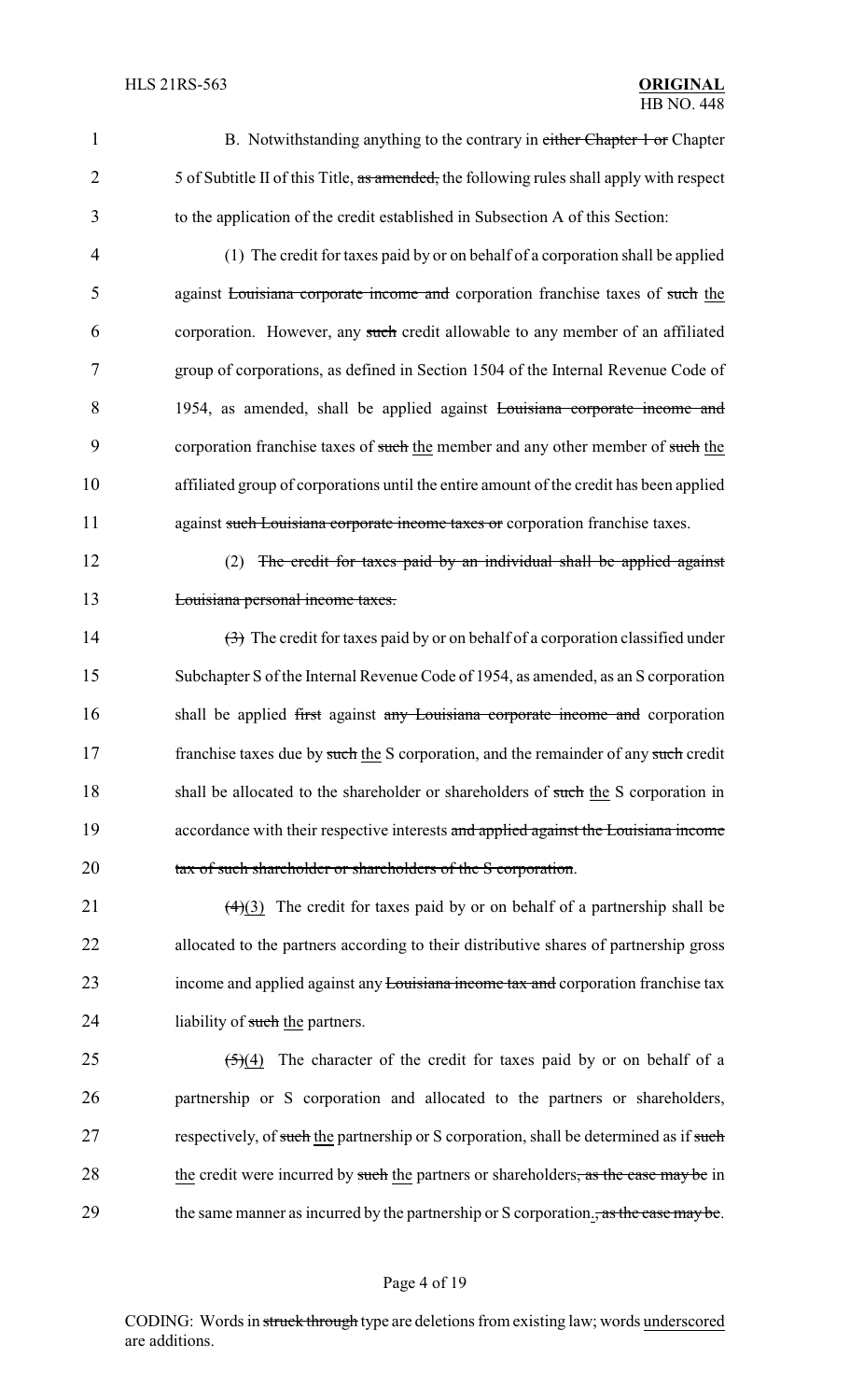| $\mathbf{1}$   | (6) The credit for taxes paid by an estate or trust shall be applied against the        |  |  |
|----------------|-----------------------------------------------------------------------------------------|--|--|
| $\overline{2}$ | Louisiana income tax imposed on estates and trusts.                                     |  |  |
| 3              | $\ast$<br>$\ast$<br>$\ast$                                                              |  |  |
| 4              | §6008. Tax credits for donations made to assist playgrounds in economically             |  |  |
| 5              | depressed areas                                                                         |  |  |
| 6              | There shall be allowed a credit against any Louisiana income or<br>A.                   |  |  |
| 7              | corporation franchise tax for qualified donations made to qualified playgrounds. The    |  |  |
| 8              | credit shall be an amount equal to the lesser of seven hundred twenty dollars or        |  |  |
| 9              | thirty-six one hundredths of the value of the cash, equipment, goods, or services       |  |  |
| 10             | donated. Any such credit shall be taken as a credit against the applicable tax or taxes |  |  |
| 11             | only in the taxable period in which the donation is made. The total amount of the       |  |  |
| 12             | credits taken by any taxpayer during any taxable year shall not exceed one thousand     |  |  |
| 13             | dollars.                                                                                |  |  |
| 14             | $\ast$<br>$\ast$<br>∗                                                                   |  |  |
| 15             | §6013. Tax credits for donations made to public schools                                 |  |  |
| 16             | A. There shall be allowed a credit against the corporate income tax and the             |  |  |
| 17             | corporation franchise tax for qualified donations made to a public school. The credit   |  |  |
| 18             | shall be an amount equal to twenty-eight percent of the appraised value of the          |  |  |
| 19             | qualified donation. Any such credit shall be taken as a credit against the corporate    |  |  |
| 20             | income or corporation franchise tax for the taxable year in which the donation is       |  |  |
| 21             | made. The total of all such credits taken in a taxable year shall not exceed the total  |  |  |
| 22             | tax liability for that taxable year.                                                    |  |  |
| 23             | $\ast$<br>$\ast$<br>∗                                                                   |  |  |
| 24             | §6014. Credit for property taxes paid by certain telephone companies; fund              |  |  |
| 25             | A. Pursuant to the provisions of this Section, there shall be allowed a credit          |  |  |
| 26             | against Louisiana corporation or individual income taxes and Louisiana corporation      |  |  |
| 27             | franchise tax for, and in an amount equal to, forty percent of the aggregate ad         |  |  |
| 28             | valorem taxes paid to political subdivisions of this state after December 31, 2000, by  |  |  |
| 29             | a telephone company, as defined in R.S. $47:1851(\text{Q})$ , with respect to such the  |  |  |
|                |                                                                                         |  |  |

# Page 5 of 19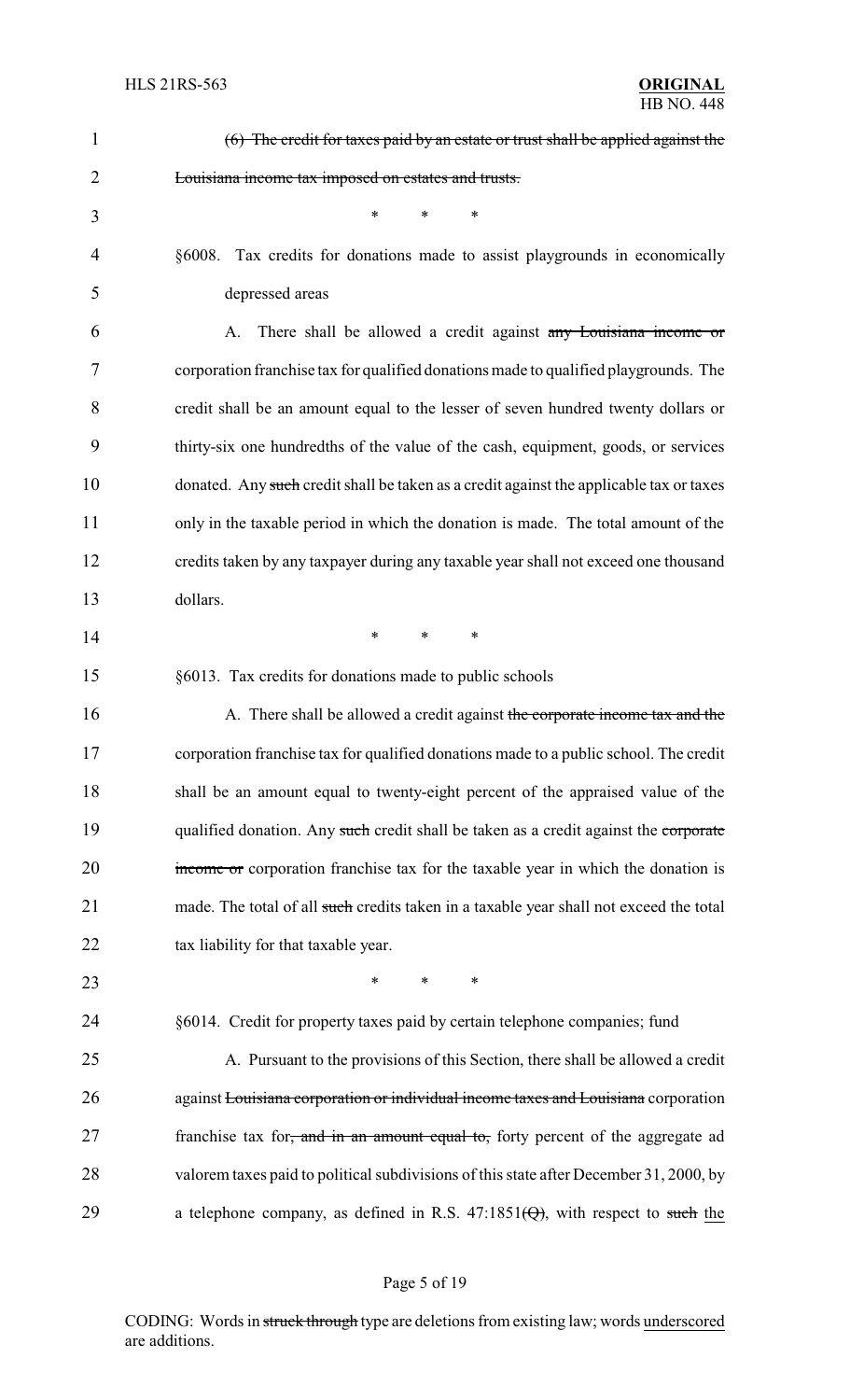1 telephone company's public service properties, as defined in R.S. 47:1851(M), which 2 are assessed by the Louisiana Tax Commission at twenty-five percent of fair market 3 value pursuant to R.S. 47:1854. 4 B. The credit allowed under this Section shall be applied against any 5 Louisiana income or corporation franchise tax shown on a return filed by a person 6 as defined in R.S. 47:2, entitled to such the credit as determined under Subsection 7 C of this Section for income or franchise tax years ending on or after December 31, 8 2001. 9 C. Notwithstanding any provision of law to the contrary, the following 10 provisions shall apply with respect to the application of the credit established in 11 Subsection A of this Section: 12 (1) The credit for ad valorem taxes paid by or on behalf of a corporation 13 shall be applied against **Louisiana corporation income and** corporation franchise 14 taxes of such the corporation. However, any such credit allowable to any member 15 of an affiliated group of corporations, as defined in Section 1504 of the Internal 16 Revenue Code of 1986, as amended, shall be applied against Louisiana corporation 17 income and corporation franchise taxes of such the member and any other member 18 of such the affiliated group of corporations until the entire amount of the credit has 19 been applied against such Louisiana corporation income taxes or corporation 20 franchise taxes. 21 (2) The credit for taxes paid by an individual shall be applied against the 22 **Louisiana individual income tax.** 23  $(3)$  The credit for taxes paid by or on behalf of a corporation classified under 24 Subchapter S of the Internal Revenue Code of 1986, as amended, as an S corporation 25 shall be applied first against any Louisiana corporation income and corporation 26 franchise taxes due by such the S corporation, and the remainder of any such credit 27 shall be allocated to the shareholder or shareholders of such the S corporation in 28 accordance with their respective interests and applied against the Louisiana income 29 tax of such shareholder or shareholders of the S corporation.

### Page 6 of 19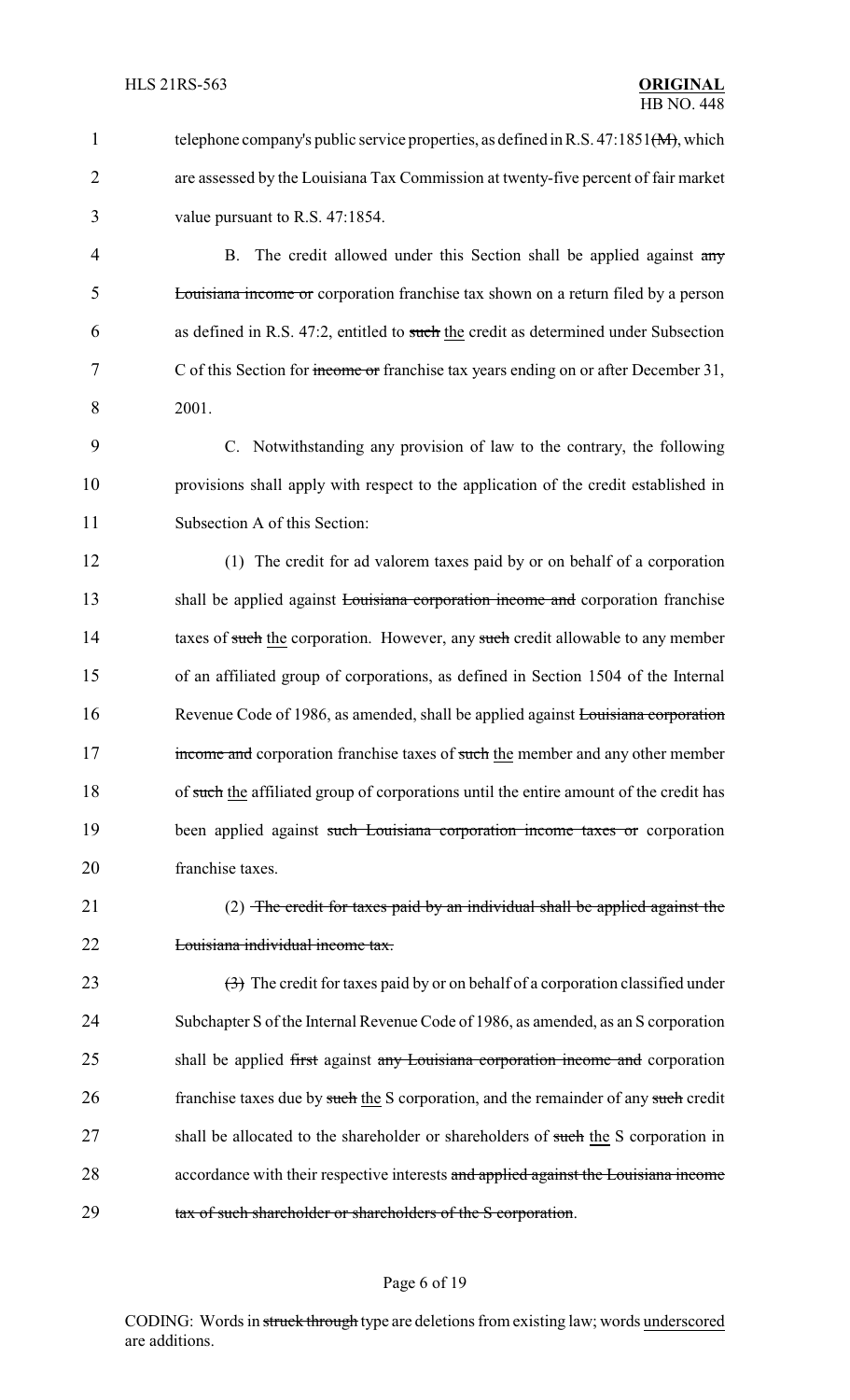| $\mathbf{1}$   | $\left(\frac{4}{3}\right)$ The credit for taxes paid by or on behalf of a partnership shall be      |  |  |
|----------------|-----------------------------------------------------------------------------------------------------|--|--|
| $\overline{2}$ | allocated to the partners according to their distributive shares of partnership gross               |  |  |
| 3              | income and applied against any Louisiana income tax and the corporation franchise                   |  |  |
| 4              | tax liability of such the partners.                                                                 |  |  |
| 5              | $\left(\frac{5}{2}\right)$ The credit for taxes paid by or on behalf of a limited liability company |  |  |
| 6              | shall be allocated to the members according to their distributive shares of such the                |  |  |
| 7              | limited liability company's gross income and applied against any Louisiana income                   |  |  |
| 8              | tax and the corporation franchise tax liability of such the members; however, the                   |  |  |
| 9              | eredit for taxes paid by or on behalf of a limited liability company treated as a                   |  |  |
| 10             | corporation for Louisiana income tax purposes may be applied against the Louisiana                  |  |  |
| 11             | corporation income taxes of such limited liability company.                                         |  |  |
| 12             | The character of the credit for taxes paid by or on behalf of a<br>$\left( 6 \right)$ (5)           |  |  |
| 13             | partnership, S corporation, or limited liability company not treated as a corporation               |  |  |
| 14             | for Louisiana income tax purposes and allocated to the partners, shareholders, or                   |  |  |
| 15             | members, respectively, of such the partnership, S corporation, or limited liability                 |  |  |
| 16             | company, shall be determined as if such the credit were incurred by such the                        |  |  |
| 17             | partners, shareholders, or members, in the same manner as incurred by such the                      |  |  |
| 18             | partnership, S corporation, or limited liability company.                                           |  |  |
| 19             | (7) The credit for taxes paid by an estate or trust shall be applied against the                    |  |  |
| 20             | Louisiana income tax imposed on estates and trusts.                                                 |  |  |
| 21             | $\ast$<br>$\ast$<br>$\ast$                                                                          |  |  |
| 22             | §6015. Research and development tax credit                                                          |  |  |
| 23             | *<br>*<br>∗                                                                                         |  |  |
| 24             | B.(1) Any taxpayer who employs fifty or more persons and claims for the                             |  |  |
| 25             | taxable year a federal income tax credit under 26 U.S.C. 41(a) for increasing research              |  |  |
| 26             | activities shall be allowed a tax credit to be applied against income and corporation               |  |  |
| 27             | franchise taxes due in the manner provided for in Subsection K of this Section.                     |  |  |
| 28             | (2) Any taxpayer who employs less than fifty persons and claims for the                             |  |  |
| 29             | taxable year a federal income tax credit under 26 U.S.C. 41(a) for the taxable year,                |  |  |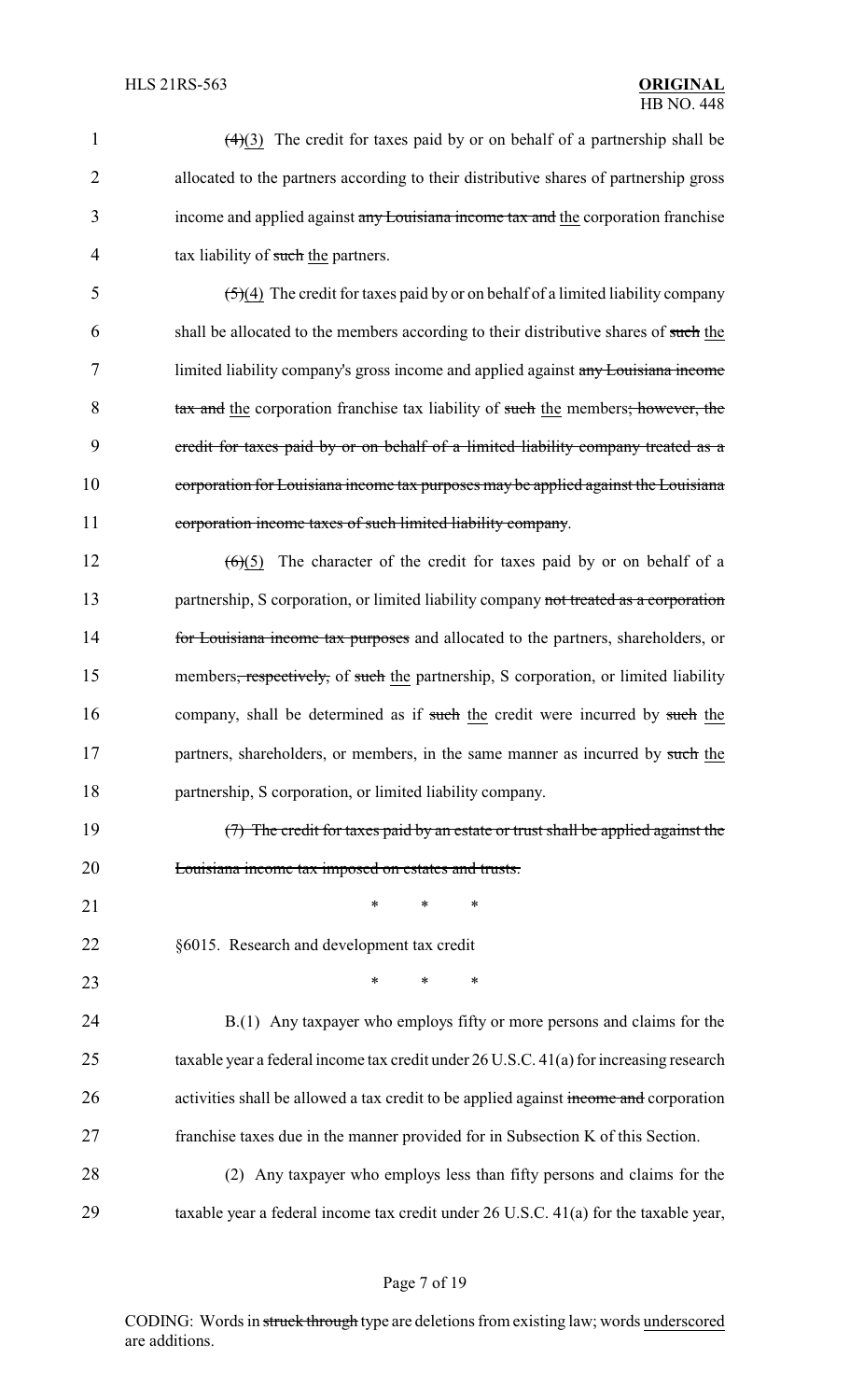| $\mathbf{1}$   | or meets the requirements of Subparagraph $(3)(i)$ of this Subsection, shall be allowed |  |
|----------------|-----------------------------------------------------------------------------------------|--|
| $\overline{2}$ | a tax credit to be applied against income and corporation franchise taxes due in the    |  |
| 3              | manner provided for in Subsection K of this Section.                                    |  |
| 4              | $\ast$<br>*                                                                             |  |
| 5              | D.(1) A taxpayer who receives a Phase I or II grant from the federal Small              |  |
| 6              | Business Technology Transfer Program or a federal Small Business Innovation             |  |
| 7              | Research Grant as created by the Small Business Innovation Development Act of           |  |
| 8              | 1982 (P.L. 97-219), reauthorized by the Small Business Research and Development         |  |
| 9              | Enhancement Act (P.L. 102-564), and reauthorized again by the Small Business            |  |
| 10             | Reauthorization Act of 2000 (P.L. 106-554) shall be allowed a corporation franchise     |  |
| 11             | tax credit in an amount equal to thirty percent of the award received during the tax    |  |
| 12             | year.                                                                                   |  |
| 13             | (2) In addition to the credit utilization allowed by Paragraph $(C)(3)$ of this         |  |
| 14             | Section, research and development tax credits for tax years 2018 and later that are     |  |
| 15             | based on participation in the Small Business Technology Transfer Program or the         |  |
| 16             | Small Business Innovation Research Grant program and that were not previously           |  |
| 17             | claimed by any taxpayer against his income or corporation franchise tax may be          |  |
| 18             | transferred or sold to another Louisiana taxpayer, subject to the following conditions: |  |
| 19             | $\ast$<br>$\ast$<br>$\ast$                                                              |  |
| 20             | §6017. Tax credits for certain expenses paid by economic development corporations       |  |
| 21             | There shall be allowed a credit against any Louisiana income or<br>A.                   |  |
| 22             | corporation franchise taxes for the filing fee paid to the Louisiana State Bond         |  |
| 23             | Commission that is incurred by an economic development corporation in the               |  |
| 24             | preparation and issuance of bonds, as provided for in Chapter 27 of Title 33 of the     |  |
| 25             | Louisiana Revised Statutes of 1950. The credit shall be an amount equal to seventy-     |  |
| 26             | two percent of the amount of the filing fee paid to the Louisiana State Bond            |  |
| 27             | Commission that is incurred by the corporation in the preparation and issuance of the   |  |
| 28             | bonds.                                                                                  |  |
|                |                                                                                         |  |

\* \* \*

# Page 8 of 19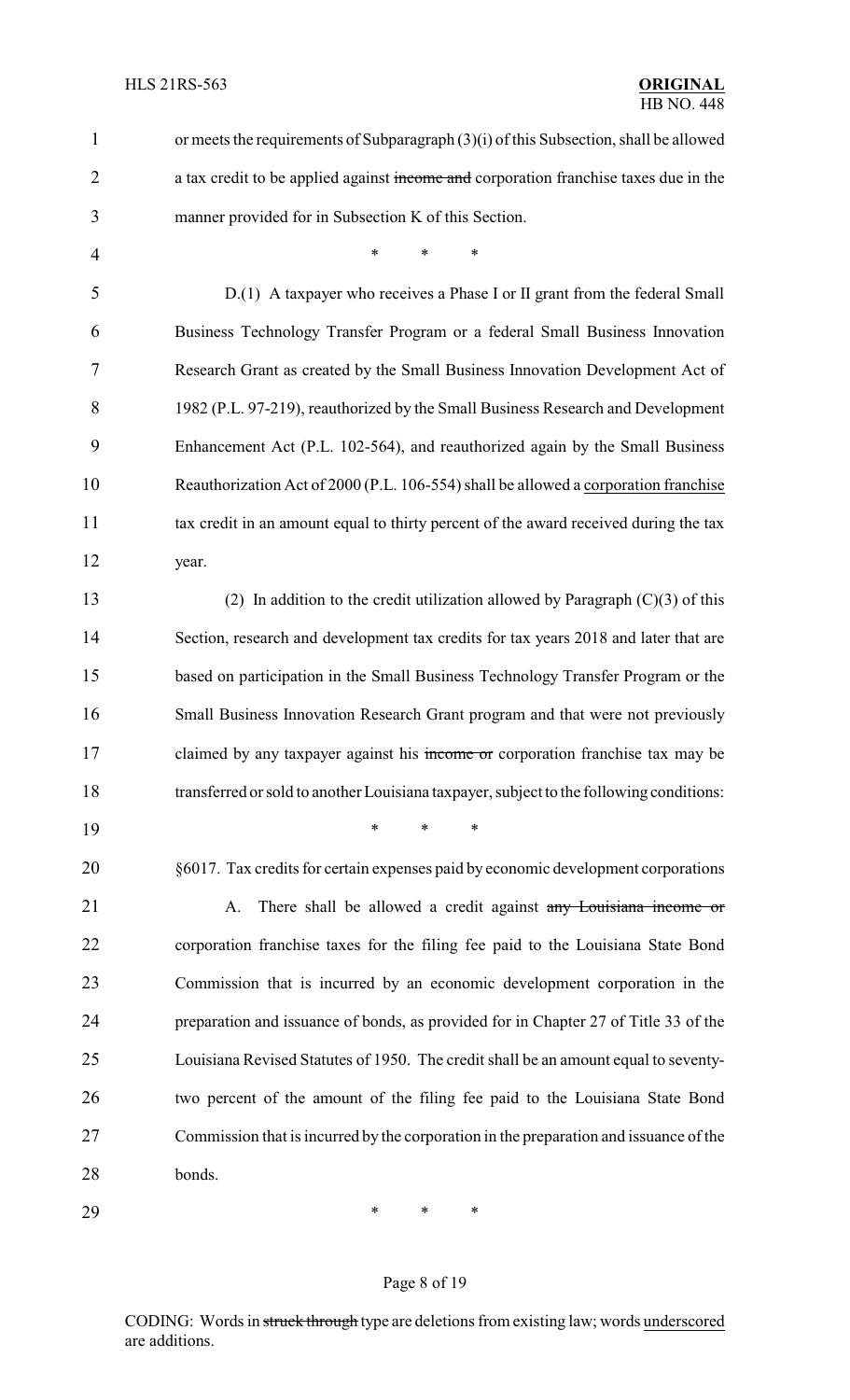| $\mathbf{1}$   | §6018. Tax credits for purchasers from "PIE contractors"                               |
|----------------|----------------------------------------------------------------------------------------|
| $\overline{2}$ | *<br>$\ast$<br>*                                                                       |
| 3              | B. There shall be allowed a credit in each tax year beginning on and after             |
| 4              | January 1, 2007, against the Louisiana income tax and the Louisiana corporate          |
| 5              | franchise tax for any individual or business which purchases specialty apparel items   |
| 6              | including, but not limited to industrial clothes, uniforms, and scrubs, from a         |
| 7              | contractor in a certified Private Sector/Prison Industry Enhancement Program which     |
| 8              | employs inmates of Louisiana correctional institutions to manufacture such the         |
| 9              | apparel.                                                                               |
| 10             | $\ast$<br>*<br>∗                                                                       |
| 11             | D. Notwithstanding anything to the contrary in either Chapter 1 or Chapter             |
| 12             | 5 of Subtitle II of Title 47 of the Louisiana Revised Statutes of 1950, as amended,    |
| 13             | the following rules shall apply with respect to the application of the credit provided |
| 14             | for in this Section:                                                                   |
| 15             | (1) All entities taxed as corporations for Louisiana income tax purposes shall         |
| 16             | claim any credit allowed under this Section on their corporation income tax return.    |
| 17             | (2) Individuals shall claim any credit allowed under this Section on their             |
| 18             | individual income tax return.                                                          |
| 19             | (3) Entities entities not taxed as corporations shall claim any credit allowed         |
| 20             | under this Section on the returns of the partners or members. as follows:              |
| 21             | $(a)$ Corporate partners or members shall claim their share of the credit on           |
| 22             | their corporation income franchise tax returns.                                        |
| 23             | (b) Individual partners or members shall claim their share of the credit on            |
| 24             | their individual income tax returns.                                                   |
| 25             | (c) Partners or members that are estates or trusts shall claim their share of the      |
| 26             | eredit on their fiduciary income tax returns.                                          |
| 27             | ∗<br>*<br>∗                                                                            |

# Page 9 of 19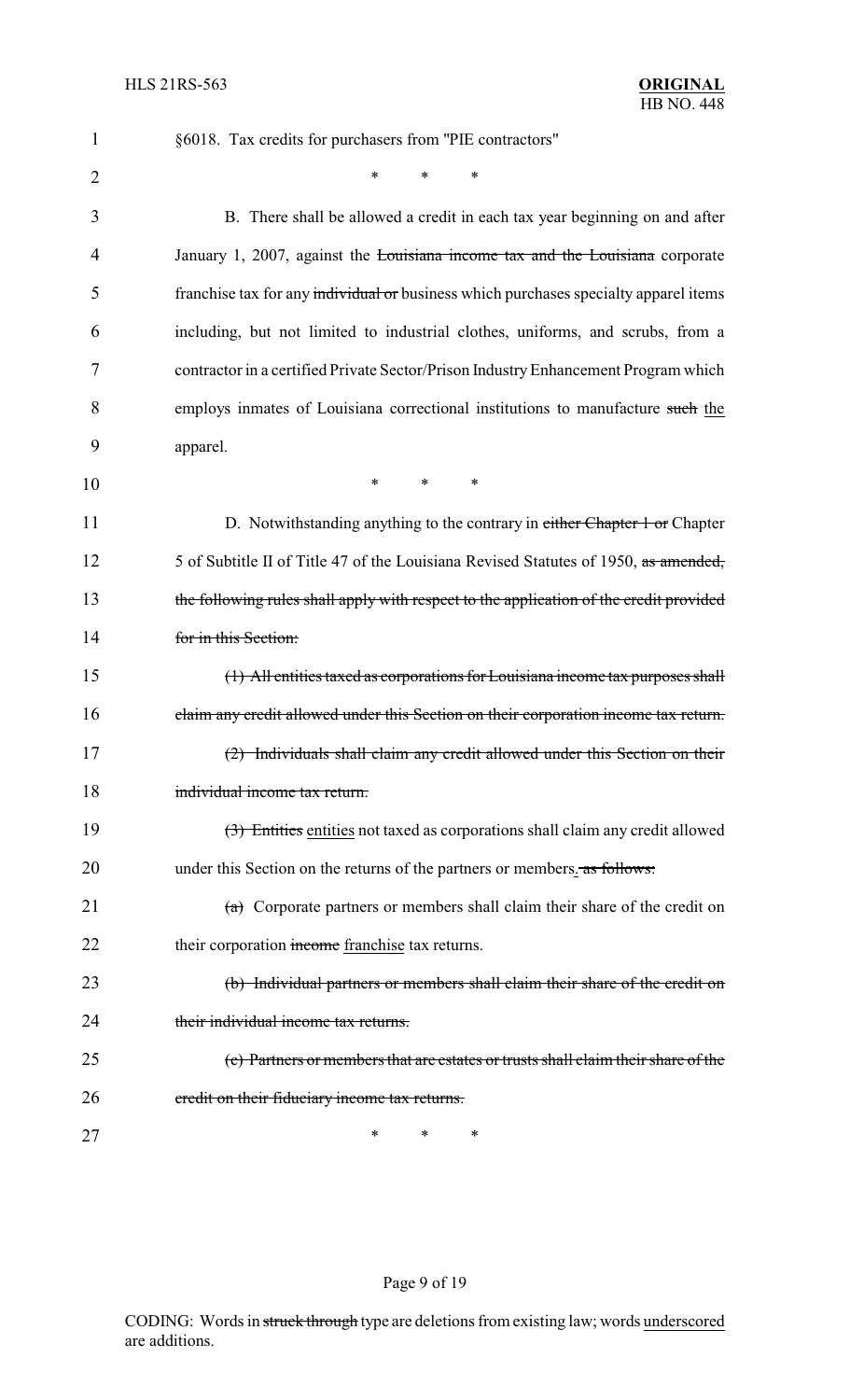#### 1 §6019. Tax credit; rehabilitation of historic structures

2 A.(1)(a) There shall be a credit against income and corporation franchise tax for the amount of eligible costs and expenses incurred during the rehabilitation of a historic structure located in a downtown development or a cultural district. The amount of the credit shall equal twenty-five percent of the eligible costs and expenses of the rehabilitation incurred prior to January 1, 2018, regardless of the year in which the property is placed in service. The amount of the credit shall equal twenty percent of the eligible costs and expenses of the rehabilitation incurred on or after January 1, 2018, and before January 1, 2026, regardless of the year in which the property is placed in service. No credit is authorized pursuant to this Section for expenses incurred on or after January 1, 2026.

12 **\*** \* \* \*

 $(3)(a)$  The credit shall be allowed against the income tax for the taxable 14 period in which the credit is earned and against the franchise tax for the taxable 15 period following the taxable period in which the credit is earned. If the tax credit 16 allowed pursuant to this Section exceeds the amount of such taxes due, any unused 17 credit may be carried forward as a credit against subsequent tax liability for a period 18 not to exceed five years. This credit may be used in addition to the twenty percent 19 federal tax credit for such the same purposes.

20 (b) 21 \* \* \* \* 22 (ii)(aa) All entities taxed as corporations for Louisiana income or corporation 23 franchise tax purposes shall claim any credit allowed under this Section on their 24 corporation income and corporation franchise tax return. 25 (bb) Individuals shall claim any credit allowed under this Section on their 26 individual income tax return. 27 (cc) Estates or trusts shall claim any credit allowed under this Section on

28 their fiduciary income tax returns.

#### Page 10 of 19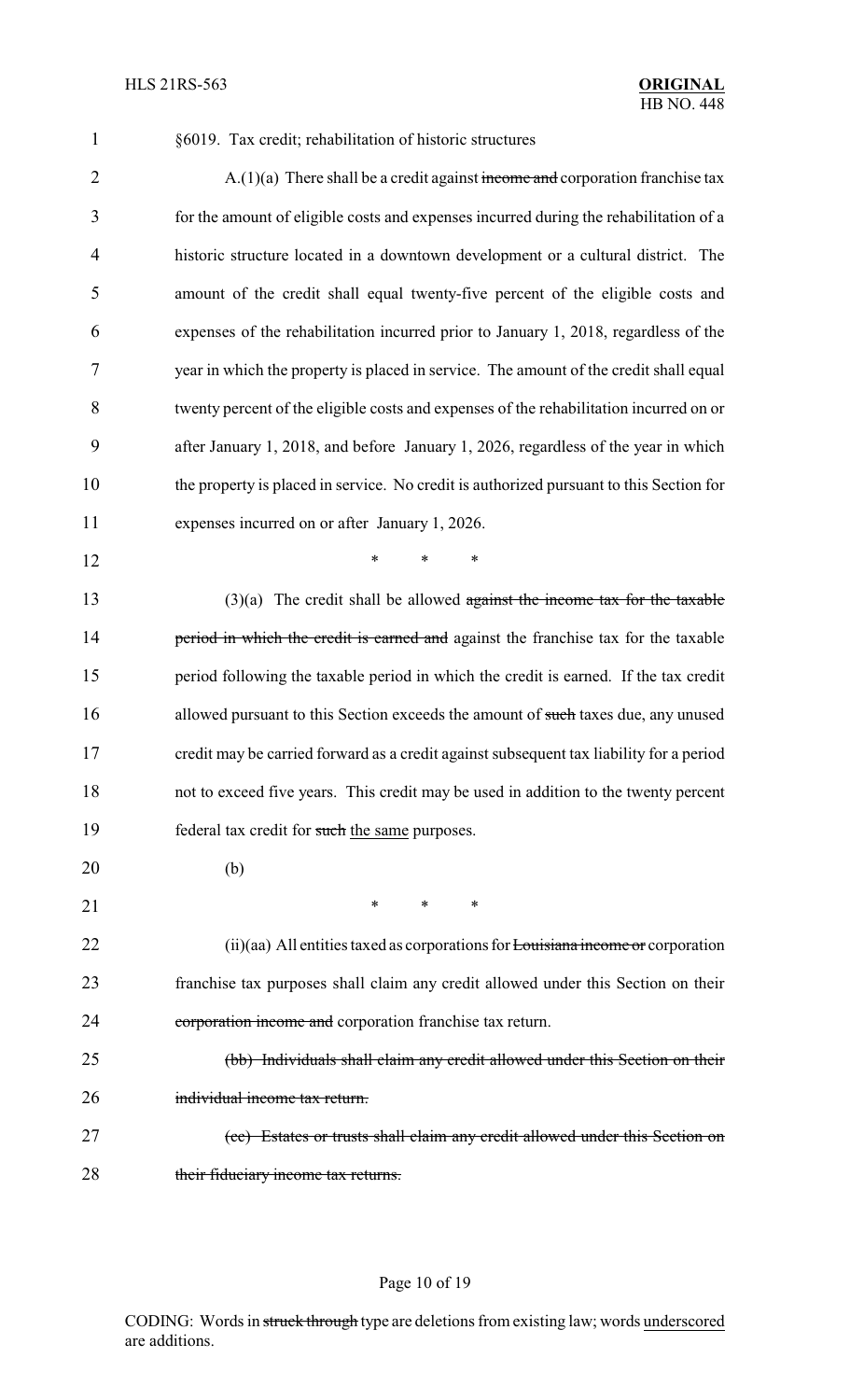| 1  | (dd) Entities not taxed as corporations shall claim any credit allowed under             |  |
|----|------------------------------------------------------------------------------------------|--|
| 2  | this Section on the returns of the partners or members as follows:                       |  |
| 3  | $(H)(bb)$ Corporate partners or members shall claim their share of the credit            |  |
| 4  | on their corporation income or corporation franchise tax returns.                        |  |
| 5  | (II) Individual partners or members shall claim their share of the credit on             |  |
| 6  | their individual income tax returns.                                                     |  |
| 7  | (III) Partners or members that are estates or trusts shall claim their share of          |  |
| 8  | the credit on their fiduciary income tax returns.                                        |  |
| 9  | *<br>*<br>∗                                                                              |  |
| 10 | §6020. Angel Investor Tax Credit Program                                                 |  |
| 11 | *<br>*<br>∗                                                                              |  |
| 12 | D.                                                                                       |  |
| 13 | *<br>*<br>∗                                                                              |  |
| 14 | $(2)(a)$ An investor may apply for and, if qualified, be granted a credit on any         |  |
| 15 | income or corporation franchise tax liability owed to the state by the taxpayer          |  |
| 16 | seeking to claim the credit in the amount approved by the secretary of the               |  |
| 17 | department. The amount of the tax credit shall be based upon the amount of money         |  |
| 18 | invested by the investor in the Louisiana Entrepreneurial Business, which investment     |  |
| 19 | shall not exceed seven hundred twenty thousand dollars per year per business and         |  |
| 20 | one million four hundred forty thousand dollars total per business. Except as            |  |
| 21 | otherwise provided in Subparagraph (b) of this Paragraph, the credit shall be allowed    |  |
| 22 | against the income tax for the taxable period in which the credit is earned and the      |  |
| 23 | franchise tax for the taxable period following the period in which the credit is earned. |  |
| 24 | The credits approved by the department shall be granted at the rate of twenty-five       |  |
| 25 | percent of the amount of the investment with the credit divided in equal portions for    |  |
| 26 | two years.                                                                               |  |
| 27 | (b) After certifying the eligibility of the Louisiana Entrepreneurial Business           |  |
| 28 | and the amount of the investment, the secretary of the department shall issue a tax      |  |
| 29 | credit certificate, a copy of which is to be attached to the tax return of the angel     |  |

investor. The tax credit available in the first year shall become deductible from tax

### Page 11 of 19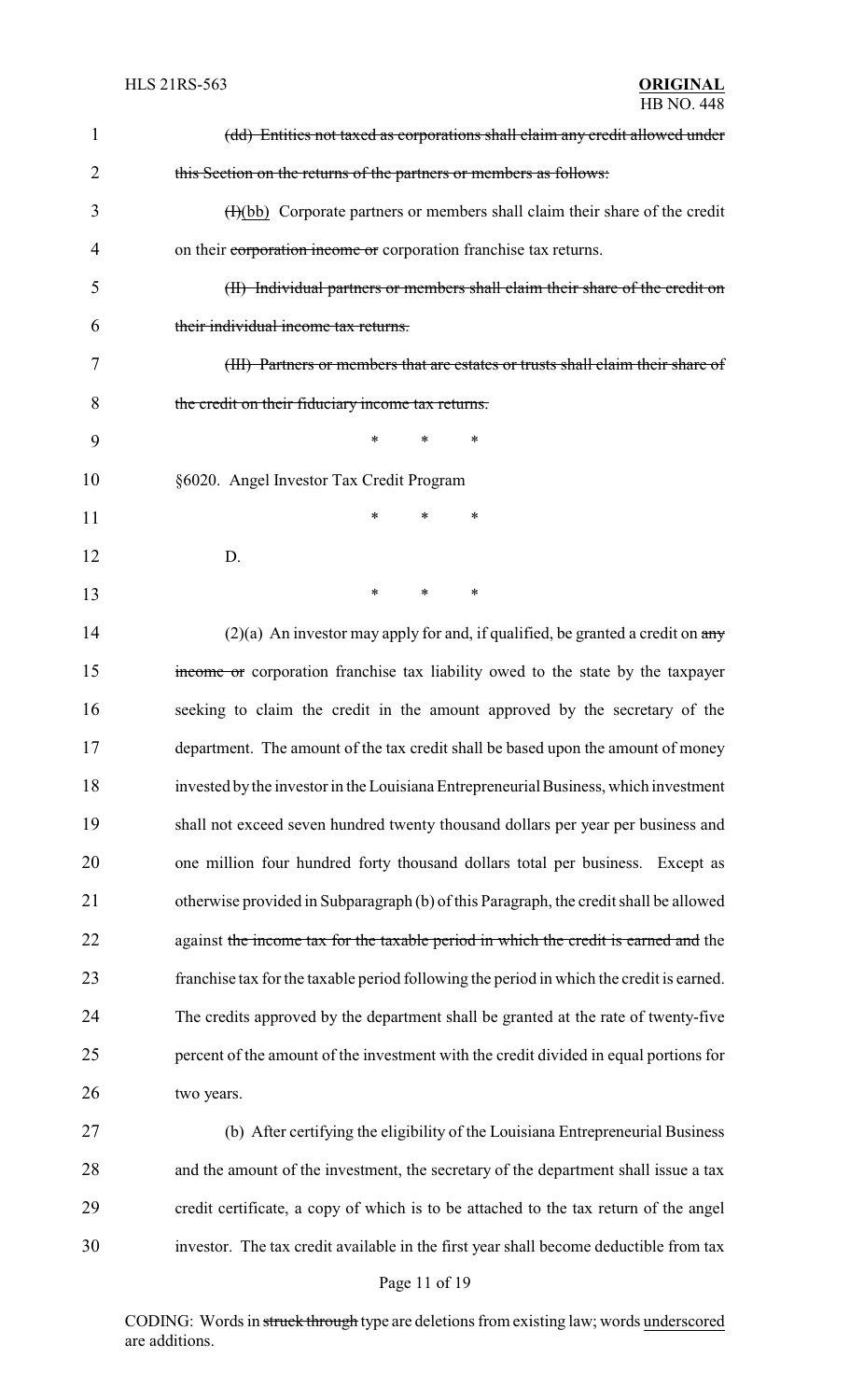| 1  | liability in the taxpayer's income tax year which occurs twenty-four months from the              |  |
|----|---------------------------------------------------------------------------------------------------|--|
| 2  | date the department certifies the amount of the investment.                                       |  |
| 3  | $\ast$<br>$\ast$<br>$\ast$                                                                        |  |
| 4  | $(3)(a)$ All entities taxed as corporations for Louisiana income or corporation                   |  |
| 5  | franchise tax purposes shall claim any credit allowed under this Section on their                 |  |
| 6  | corporation income and corporation franchise tax return.                                          |  |
| 7  | (b) Individuals shall claim any credit allowed under this Section on their                        |  |
| 8  | individual income tax return.                                                                     |  |
| 9  | (c) Estates or trusts shall claim any credit allowed under this Section on their                  |  |
| 10 | fiduciary income tax returns.                                                                     |  |
| 11 | (d) Entities not taxed as corporations shall claim any credit allowed under                       |  |
| 12 | this Section on the returns of the partners or members as follows:                                |  |
| 13 | $\overrightarrow{(t)}$ (b) Corporate partners or members shall claim their share of the credit on |  |
| 14 | their corporation income or corporation franchise tax returns.                                    |  |
| 15 | (ii) Individual partners or members shall claim their share of the credit on                      |  |
| 16 | their individual income tax returns.                                                              |  |
| 17 | (iii) Partners or members that are estates or trusts shall claim their share of                   |  |
| 18 | the credit on their fiduciary income tax returns.                                                 |  |
| 19 | ∗<br>*<br>∗                                                                                       |  |
| 20 | §6032. Tax credit for certain milk producers                                                      |  |
| 21 | A. A resident taxpayer engaged in the business of producing milk for sale                         |  |
| 22 | shall be allowed a refundable tax credit based on the amount of milk produced and                 |  |
| 23 | The credit may be claimed against any Louisiana income tax and the<br>sold.                       |  |
| 24 | corporation franchise tax. The credit shall be allowed when the USDA Uniform                      |  |
| 25 | Price in Federal Order Number 7 drops below the announced production price any                    |  |
| 26 | time during the calendar year.                                                                    |  |
| 27 | ∗<br>$\ast$<br>∗                                                                                  |  |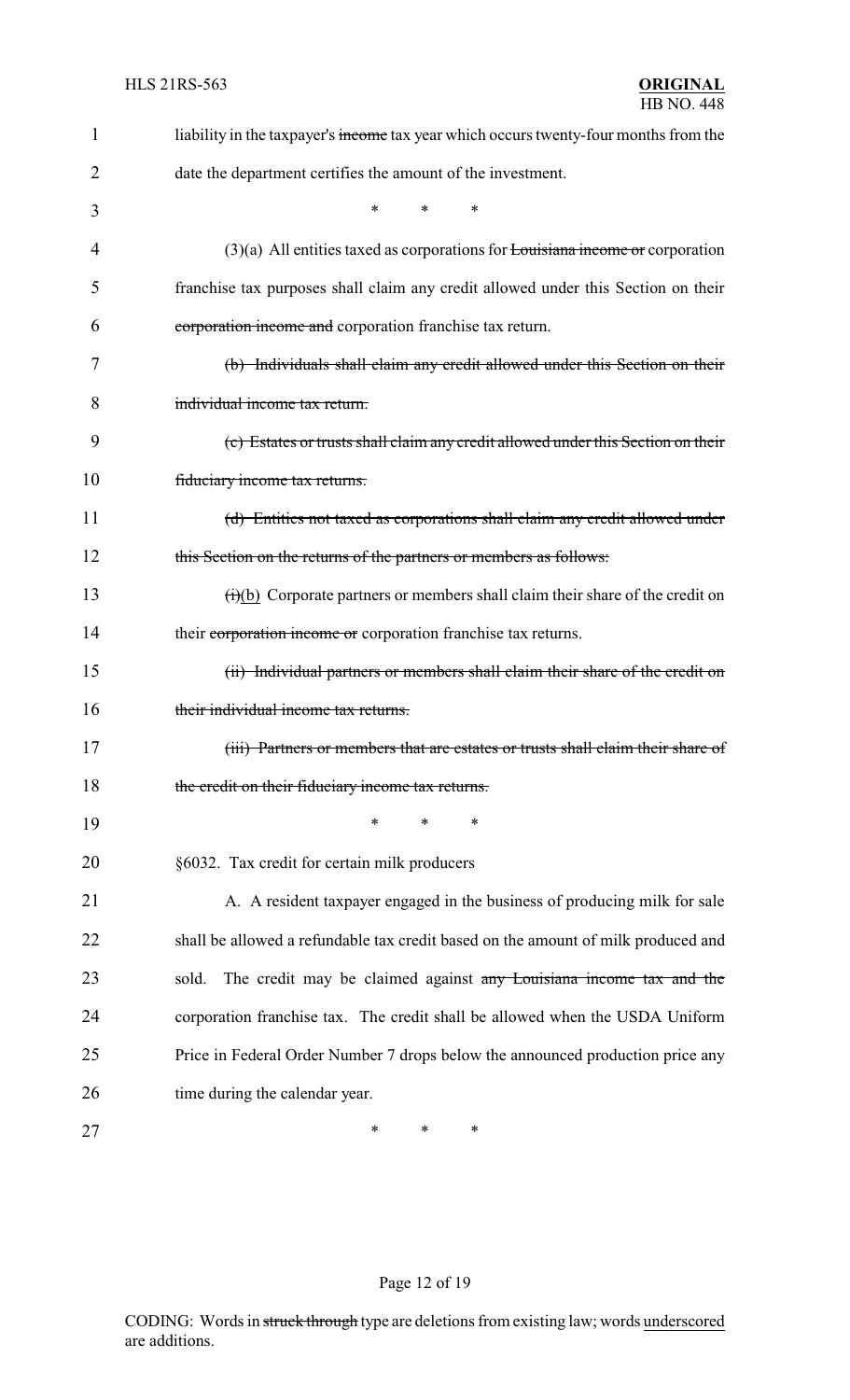| $\mathbf{1}$   | D. The credit provided by this Section shall be earned on the last day of each            |
|----------------|-------------------------------------------------------------------------------------------|
| $\overline{2}$ | calendar year and may be claimed against the income tax for the taxable year that         |
| 3              | includes the day on which the credit is earned or for the succeeding franchise tax        |
| $\overline{4}$ | year. The credit shall be prorated on a quarterly basis.                                  |
| 5              | $\ast$<br>$\ast$<br>*                                                                     |
| 6              | §6105. Child care provider tax credit                                                     |
| 7              | A. There shall be a credit against any Louisiana individual or corporation                |
| 8              | income tax or corporation franchise tax for a child care provider refundable as           |
| 9              | provided for in R.S. 47:6108. The tax credit shall be an amount based upon the            |
| 10             | average monthly number of children who either participate in the Child Care               |
| 11             | Assistance Program administered by the office of children and family services in the      |
| 12             | Department of Children and Family Services or who are foster children in the              |
| 13             | custody of the Department of Children and Family Services, and who are attending          |
| 14             | a child care facility or facilities operated by the child care provider, multiplied by an |
| 15             | amount which shall be based upon the quality rating of each child care facility           |
| 16             | operated by the child care provider as follows:                                           |
| 17             | Quality Rating of Child Care Facility<br>Tax Credit Per Eligible Child Attending          |
| 18             | \$1,500<br>Five star                                                                      |
| 19             | Four star<br>\$1,250                                                                      |
| 20             | Three star<br>\$1,000                                                                     |
| 21             | 750<br>Two star<br>\$                                                                     |
| 22             | One star or nonparticipating facility<br>$\boldsymbol{0}$                                 |
| 23             | $\ast$<br>$\ast$<br>∗                                                                     |
| 24             | §6107. Business-supported child care                                                      |
| 25             | $A(1)$ There shall be a refundable credit against any Louisiana individual or             |
| 26             | corporation income tax or corporation franchise tax for the eligible business child       |
| 27             | care expenses supported by a business. The credit shall be the following percentages      |
| 28             | of such eligible business child care expenses depending upon the quality rating of the    |

# Page 13 of 19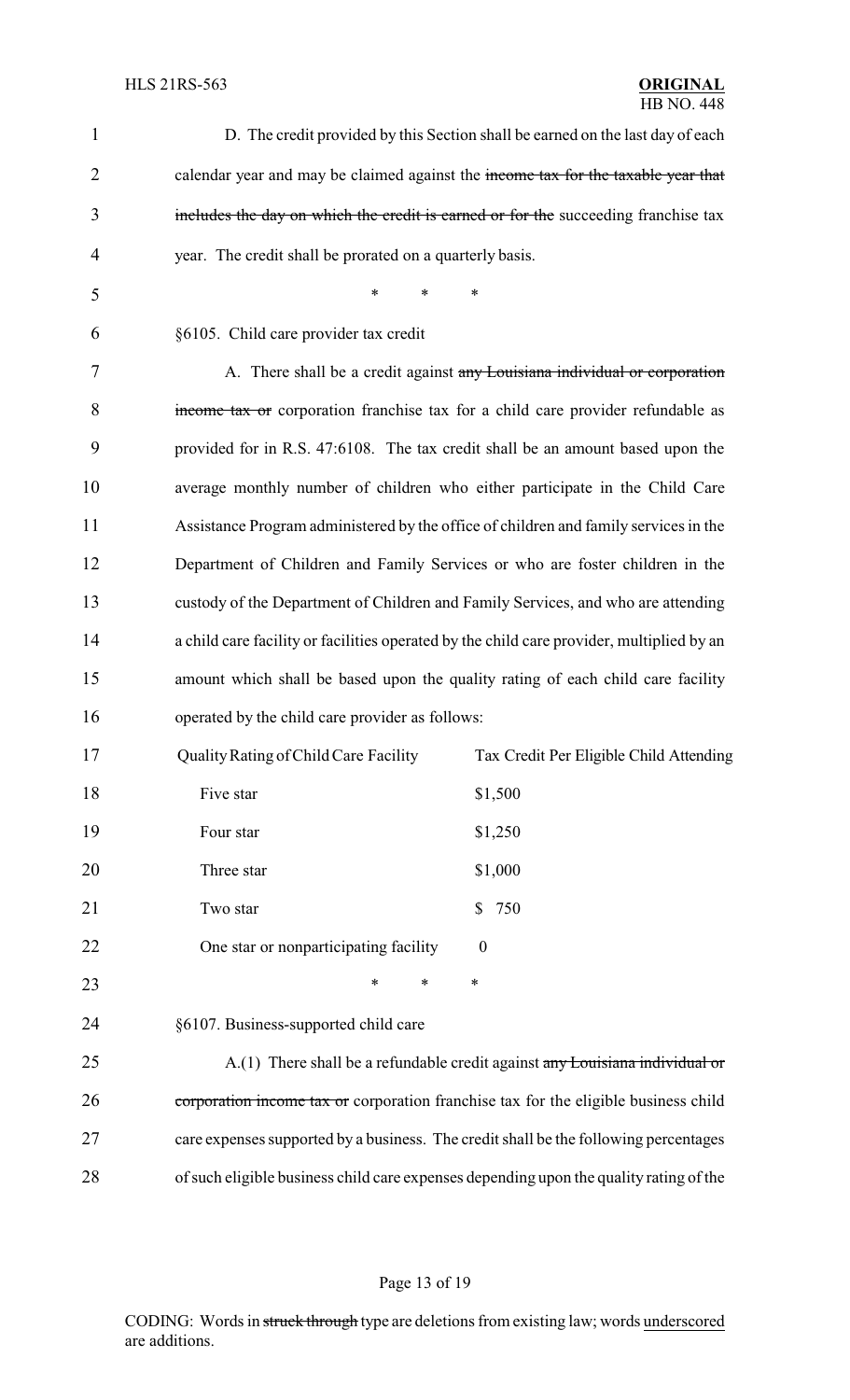| $\mathbf{1}$   | child care facility to which the expenses are related or the quality rating of the child |                                                                                          |
|----------------|------------------------------------------------------------------------------------------|------------------------------------------------------------------------------------------|
| $\overline{2}$ | care facility the child attends:                                                         |                                                                                          |
| 3              | Quality Rating of Child Care Facility                                                    | Percentage of eligible business                                                          |
| 4              |                                                                                          | child care expenses                                                                      |
| 5              | Five star                                                                                | 20%                                                                                      |
| 6              | Four star                                                                                | 15%                                                                                      |
| 7              | Three star                                                                               | 10%                                                                                      |
| 8              | Two star                                                                                 | 5%                                                                                       |
| 9              | One star or nonparticipating facility                                                    | $\boldsymbol{0}$                                                                         |
| 10             | (2)                                                                                      | There shall be an additional refundable credit against any Louisiana                     |
| 11             |                                                                                          | individual or corporation income tax or corporation franchise tax for the payment by     |
| 12             |                                                                                          | a business of fees and grants to child care resource and referral agencies not to        |
| 13             | exceed five thousand dollars per tax year.                                               |                                                                                          |
| 14             |                                                                                          | B. The credits provided for in this Section shall be allowed against income              |
| 15             |                                                                                          | tax or corporate franchise tax for the taxable period in which the credit is earned. If  |
| 16             |                                                                                          | the tax credit exceeds the amount of such taxes due, then the unused credit shall be     |
| 17             | refunded as provided for in R.S. 47:6108                                                 |                                                                                          |
| 18             | $\ast$<br>∗                                                                              | $\ast$                                                                                   |
| 19             | §6108. Refundable tax credits                                                            |                                                                                          |
| 20             |                                                                                          | A. Notwithstanding any other provision of law to the contrary, any excess                |
| 21             |                                                                                          | of allowable credit provided in R.S. $47:6105, 6106$ , and $6107$ and the refundable     |
| 22             |                                                                                          | portion of the credit as provided for in R.S. 47:6104 over the aggregate tax liabilities |
| 23             |                                                                                          | against which such the credit may be applied, as provided in this Section, shall         |
| 24             |                                                                                          | constitute an overpayment, as defined in R.S. 47:1621(A), and the secretary shall        |
| 25             |                                                                                          | make a refund of such the overpayment from the current collections of the taxes          |
| 26             |                                                                                          | imposed by Chapter 1 or Chapter 5 of Subtitle II of this Title, together with interest   |
| 27             |                                                                                          | as provided in R.S. 47:1624. The right to a credit or refund of any such overpayment     |
| 28             |                                                                                          | shall not be subject to the requirements of R.S. 47:1621(B). All credits and refunds,    |
| 29             |                                                                                          | together with interest thereof, must be paid or disallowed within one year of receipt    |
| 30             |                                                                                          | by the secretary of any such claim for refund or credit. Failure of the secretary to     |
|                | Page 14 of 19                                                                            |                                                                                          |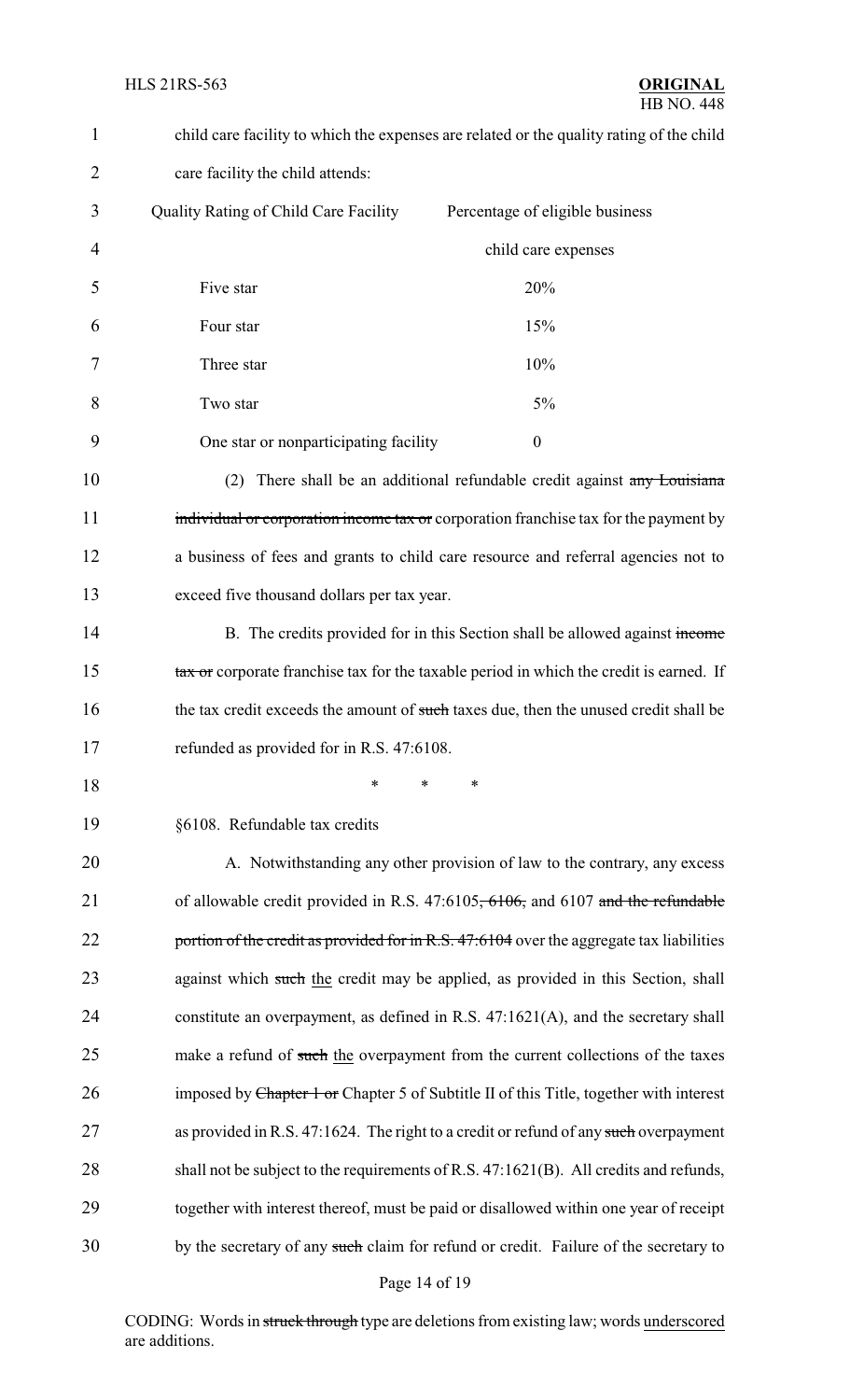| 1              | pay or disallow, in whole or in part, any claim for a credit or a refund shall entitle the             |  |
|----------------|--------------------------------------------------------------------------------------------------------|--|
| $\overline{2}$ | aggrieved taxpayer to proceed with the remedies provided in R.S. 47:1625.                              |  |
| 3              | B. Notwithstanding anything to the contrary in either Chapter 1 or Chapter                             |  |
| 4              | 5 of Subtitle II of this Title, as amended, the following rules shall apply with respect               |  |
| 5              | to the application of the credit established in Subsection A of this Section:                          |  |
| 6              | (1) The credit for taxes paid by or on behalf of a corporation shall be applied                        |  |
| 7              | against Louisiana corporate income and corporation franchise taxes of such the                         |  |
| 8              | corporation.                                                                                           |  |
| 9              | The credit for taxes paid by an individual shall be applied against<br>(2)                             |  |
| 10             | Louisiana personal income taxes.                                                                       |  |
| 11             | $\left(\frac{1}{2}\right)$ The credit for taxes paid by or on behalf of a corporation classified under |  |
| 12             | Subchapter S of the Internal Revenue Code of 1954, as amended, as an S corporation                     |  |
| 13             | shall be applied first against any Louisiana corporate income and corporation                          |  |
| 14             | franchise taxes due by such the S corporation, and the remainder of any such credit                    |  |
| 15             | shall be allocated to the shareholder or shareholders of such S corporation in                         |  |
| 16             | accordance with their respective interests and applied against the Louisiana income                    |  |
| 17             | tax of such shareholder or shareholders of the S corporation.                                          |  |
| 18             | $\left(\frac{4}{3}\right)$ The credit for taxes paid by or on behalf of a partnership shall be         |  |
| 19             | allocated to the partners according to their distributive shares of partnership gross                  |  |
| 20             | income and applied against any Louisiana income tax and corporation franchise tax                      |  |
| 21             | liability of such the partners.                                                                        |  |
| 22             | The character of the credit for taxes paid by or on behalf of a<br>$\left( 5\right) (4)$               |  |
| 23             | partnership or S corporation and allocated to the partners or shareholders,                            |  |
| 24             | respectively, of such the partnership or S corporation, shall be determined as if such                 |  |
| 25             | the credit were incurred by such the partners or shareholders, as the case may be in                   |  |
| 26             | the same manner as incurred by the partnership or S corporation, as the case may be.                   |  |
| 27             | (6) The credit for taxes paid by an estate or trust shall be applied against the                       |  |
| 28             | Louisiana income tax imposed on estates and trusts.                                                    |  |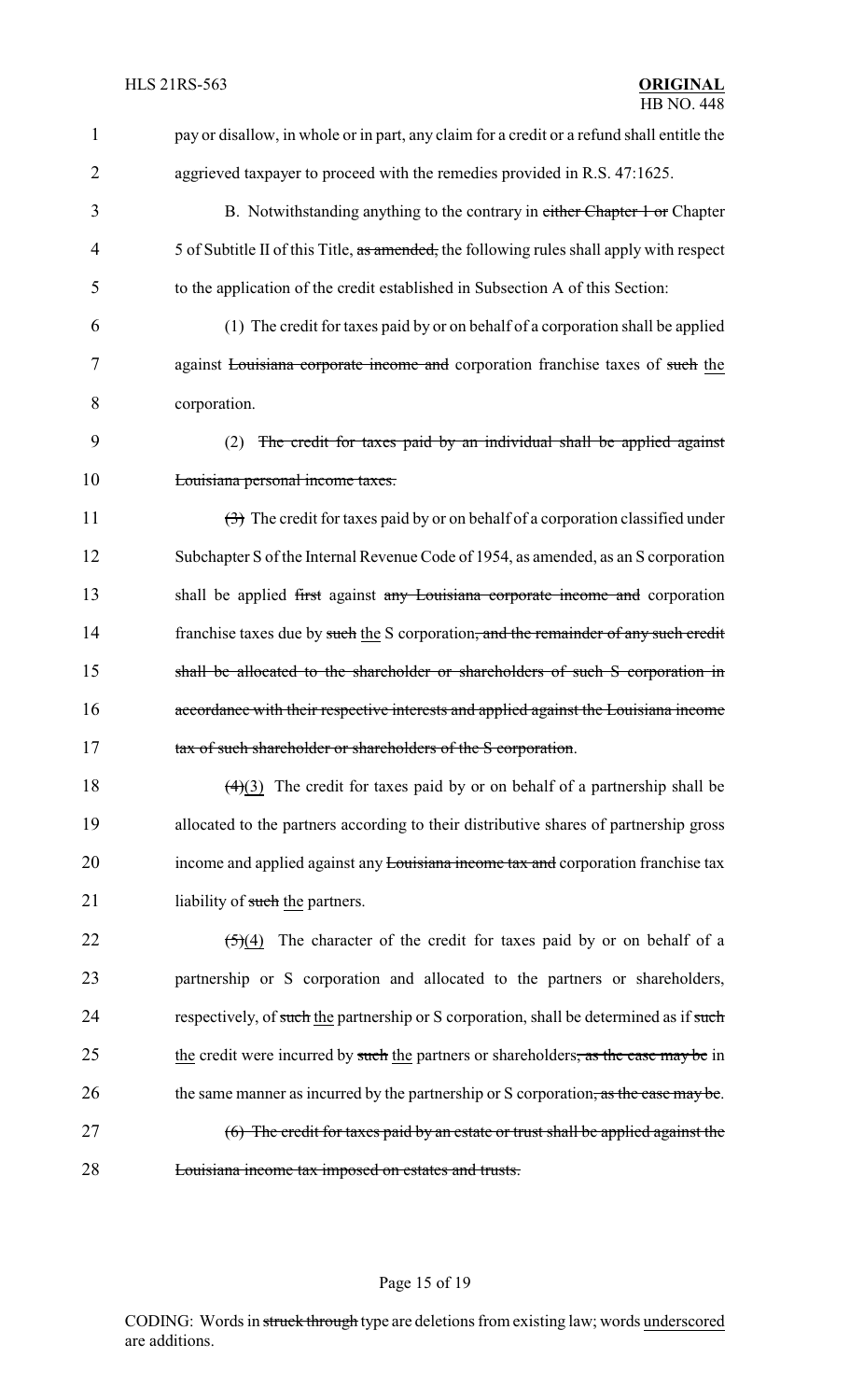| $\mathbf{1}$   | Section 2. R.S. $51:1787(A)(1)(c)$ , $(B)(4)(a)(introductory paragraph)$ , $(I)$ , and $(K)(1)$ |  |  |
|----------------|-------------------------------------------------------------------------------------------------|--|--|
| $\overline{2}$ | are hereby amended and reenacted to read as follows:                                            |  |  |
| 3              | §1787. Enterprise zone incentives                                                               |  |  |
| $\overline{4}$ | A. The board, after consultation with the secretaries of the Department of                      |  |  |
| 5              | Economic Development and Department of Revenue, and with the approval of the                    |  |  |
| 6              | governor, may enter into contracts not to exceed five years to provide:                         |  |  |
| 7              | $(1)$ For either:                                                                               |  |  |
| 8              | $\ast$<br>∗<br>∗                                                                                |  |  |
| 9              | $(c)(i)$ For projects for which the advance notification is filed on or after April             |  |  |
| 10             | 1, 2016, the amount of the rebate of sales and use taxes and the investment income              |  |  |
| 11             | tax credit granted pursuant to the provisions of this Paragraph shall not exceed one            |  |  |
| 12             | hundred thousand dollars per net new job created under this Chapter.                            |  |  |
| 13             | (ii) A business shall not receive any sales and use tax rebate or refundable                    |  |  |
| 14             | investment income tax credit until it has provided all documentation, including filing          |  |  |
| 15             | the annual certification report as required by rule, and has shown proof of the                 |  |  |
| 16             | creation of the net new jobs.                                                                   |  |  |
| 17             | (iii) For purposes of determining the maximum rebate or income tax credit                       |  |  |
| 18             | allowed, each net new job shall only be counted once. The limitation provided for               |  |  |
| 19             | in this Subparagraph shall only apply to the sales and use tax rebates and refundable           |  |  |
| 20             | investment income tax credits granted to businesses participating in the Enterprise             |  |  |
| 21             | Zone Program.                                                                                   |  |  |
| 22             | *<br>$\ast$<br>∗                                                                                |  |  |
| 23             | B. The board may enter into the contracts provided in Subsection A of this                      |  |  |
| 24             | Section provided that:                                                                          |  |  |
| 25             | $\ast$<br>*<br>∗                                                                                |  |  |
| 26             | $(4)(a)$ The business makes its request for rebate of sales and use tax or the                  |  |  |
| 27             | tax credit either:                                                                              |  |  |
| 28             | $\ast$<br>$\ast$<br>∗                                                                           |  |  |
| 29             | I. If the collecting agencies receive notice that the rebate or credit, or any                  |  |  |
| 30             | part thereof, has ceased by reason of a violation of the terms of the contract under            |  |  |
|                |                                                                                                 |  |  |

# Page 16 of 19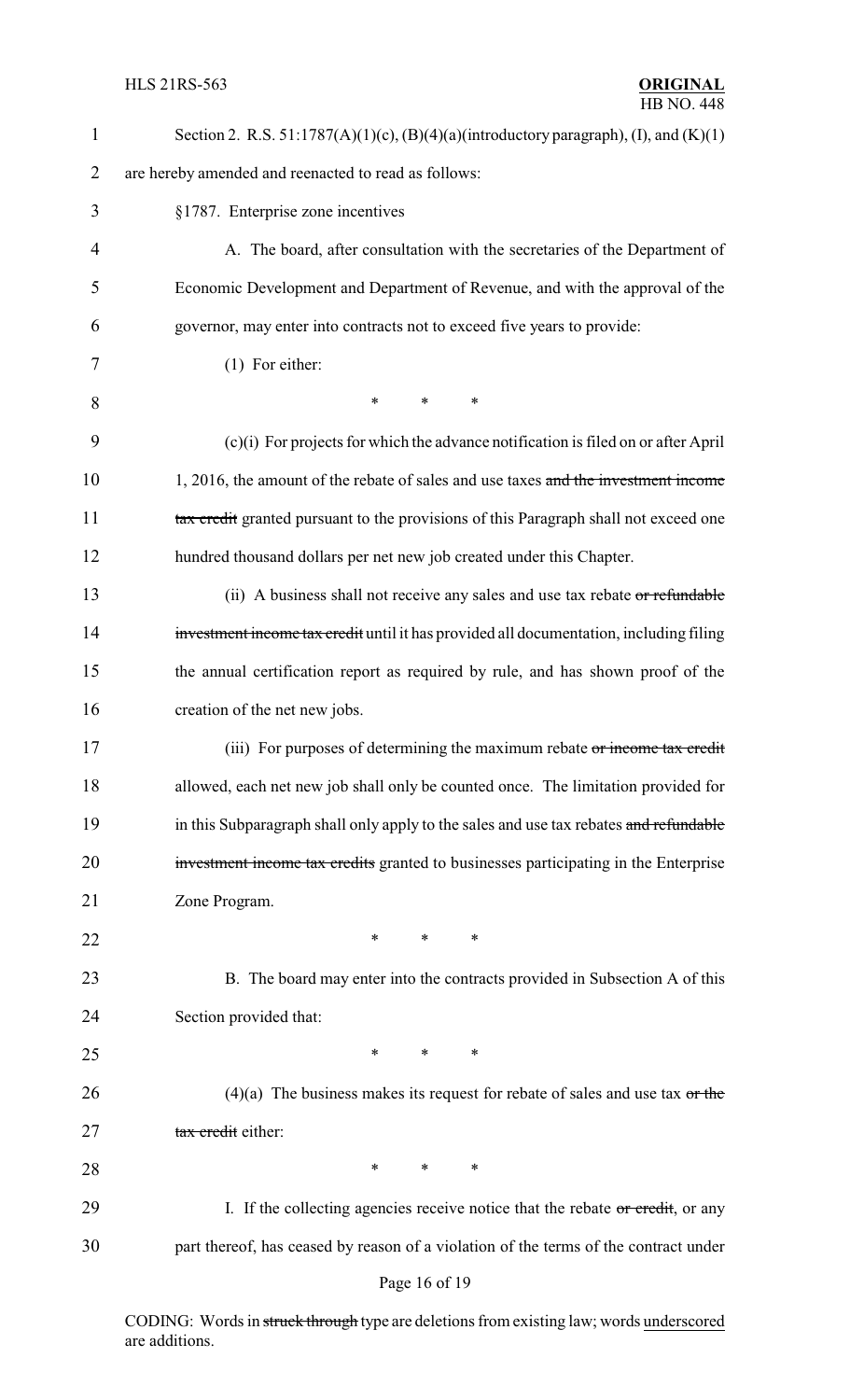| $\mathbf{1}$   | which it was granted, then the amount of the credit for the year in which the violation      |
|----------------|----------------------------------------------------------------------------------------------|
| $\overline{2}$ | occurred and for each year thereafter in which the violation is not remedied shall be        |
| 3              | considered a tax due as of December thirty-first of the year in which the violation          |
| $\overline{4}$ | occurred, and for each year thereafter in which a credit is used and the violation is        |
| 5              | not remedied, and it shall be collected by the collecting agencies in the same manner        |
| 6              | and subject to the same provisions for the collection of other tax debts.                    |
| 7              | $\ast$<br>$\ast$<br>$\ast$                                                                   |
| 8              | $K(1)$ In addition to the incentives incentive provided for in Subsection A of               |
| 9              | this Section, an essential critical infrastructure worker shall be eligible for a one-time   |
| 10             | hazard pay rebate based upon the worker's adjusted gross income.                             |
| 11             | $\ast$<br>$\ast$<br>$\ast$                                                                   |
| 12             | Section 3. Chapter 26 of Title 25 of the Louisiana Revised Statutes of 1950,                 |
| 13             | comprised of R.S. 25:1221 through 1226.6, Chapter 1 of Subtitle II of Title 47 of the        |
| 14             | Louisiana Revised Statutes of 1950, comprised of R.S. 47:21 through 300.11, Chapter 5 of     |
| 15             | Subtitle V of Title 47 of the Louisiana Revised Statutes of 1950, comprised of R.S. 47:4331, |
| 16             | R.S. 47:6007, 6012, 6016, 6021, 6023, 6025, 6030, 6034 through 6037, 6104, 6106, and         |
| 17             | Chapter 3 of Subtitle VII of Title 47 of the Louisiana Revised Statutes of 1950, comprised   |
| 18             | of R.S. 47:6301, and R.S. 51:1787(A)(1)(b), (2) and (3) and (G), 1807(A)(1) and (C),         |
| 19             | Chapter 26 of Title 51 of the Louisiana Revised Statutes of 1950, comprised of R.S. 51:1921  |
| 20             | through 1935, Part VI of Chapter 39 of the Louisiana Revised Statutes of 1950, comprised     |
| 21             | of R.S. 51:2351 through 2356, and Chapter 39-C of Title 51 of the Louisiana Revised          |
| 22             | Statutes of 1950, comprised of 2399.1 through 2399.6 are hereby repealed in its entirety.    |
| 23             | Section 4. This Act shall take effect and become operative on January 1, 2023, if the        |
| 24             | proposed amendment of Article VII of the Constitution of Louisiana contained in the Act      |
| 25             | which originated as House Bill No. 203 of this 2021 Regular Session of the Legislature is    |
| 26             | adopted at a statewide election and becomes effective.                                       |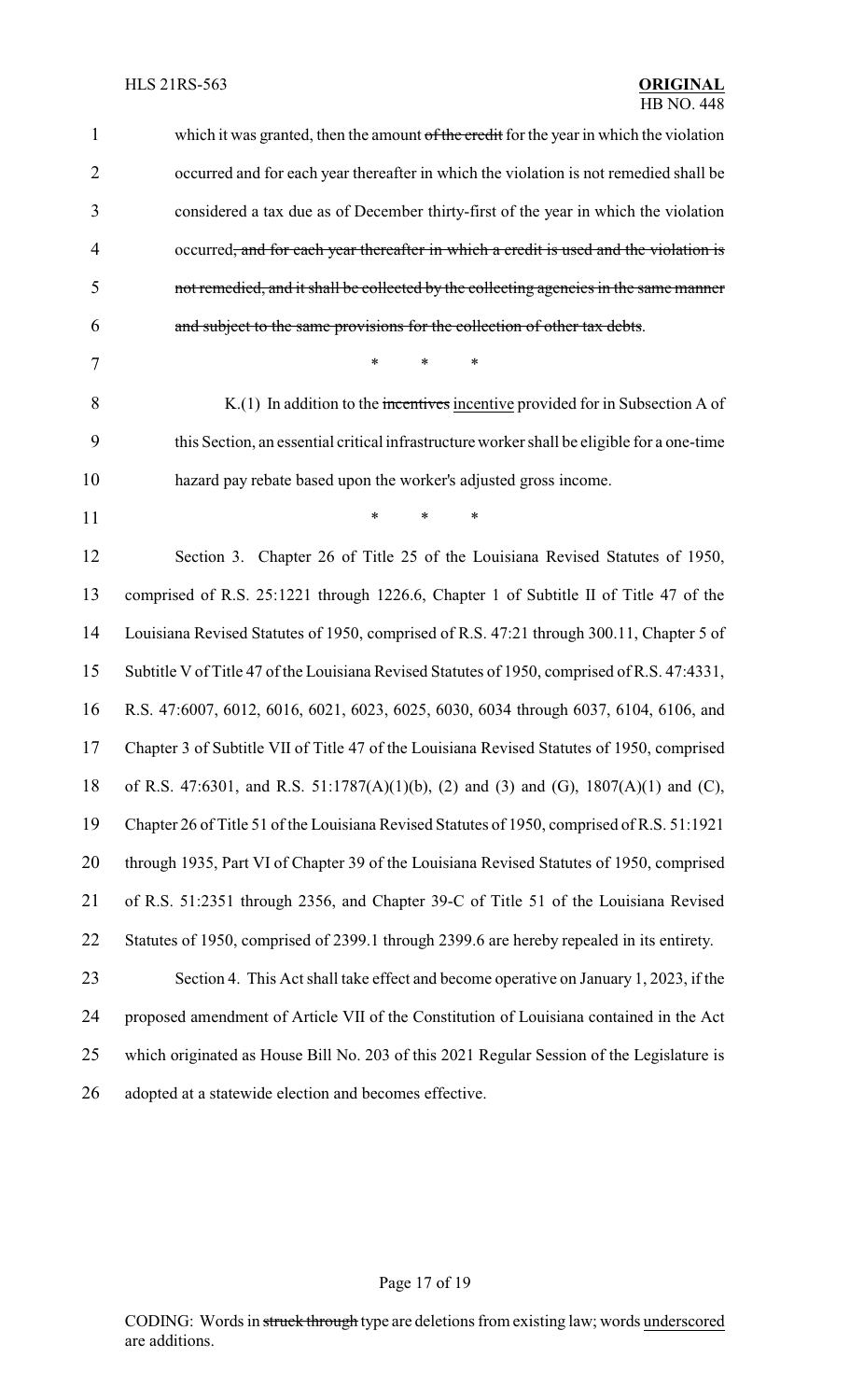### DIGEST

The digest printed below was prepared by House Legislative Services. It constitutes no part of the legislative instrument. The keyword, one-liner, abstract, and digest do not constitute part of the law or proof or indicia of legislative intent. [R.S. 1:13(B) and 24:177(E)]

| HB 448 Original | 2021 Regular Session | <b>Robby Carter</b> |
|-----------------|----------------------|---------------------|
|-----------------|----------------------|---------------------|

**Abstract:** Repeals the state tax levied on the taxable income of individuals, estates and trusts, and corporations, repeals income tax exemptions, deductions, exclusions, and credits, and limits the applicability of certain tax credits to corporation franchise tax.

Present law provides for a tax to be assessed, levied, collected, and paid upon the taxable income of an individual at the following rates:

- (1) 2% on the first \$12,500 of net income.
- $(2)$  4% on the next \$37,500 of net income.
- $(3)$  6% on net income in excess of \$50,000.

Present law provides for a tax to be assessed, levied, collected, and paid on the La. taxable income of an estate or trust at the following rates:

- (1) 2% on the first \$10,000 of La. taxable income.
- (2) 4% on the next \$40,000 of La. taxable income.
- (3) 6% on La. taxable income in excess of \$50,000.

Present law requires that the tax to be assessed, levied, collected, and paid on the La. taxable income of every corporation is to be computed at the following rates:

- (1) 4% on the first \$25,000 of La. taxable income.
- (2) 5% on La. taxable income above \$25,000 but not in excess of \$50,000.
- (3) 6% on La. taxable income above \$50,000 but not in excess of \$100,000.
- (4) 7% on La. taxable income above \$100,000 but not in excess of \$200,000.
- (5) 8% on all La. taxable income in excess of \$200,000.

Proposed law repeals the state taxes levied on the net income of individuals, estates and trusts, and corporations.

Present law provides for various individual and corporation tax incentives in the form of deductions, exemptions, exclusions, and credits. Further provides that various credits apply against individual and corporation income and corporation franchise tax liability.

Proposed law repeals the deductions, exemptions, exclusions, and credits provided for in present law.

Proposed law limits the applicability of the following tax credits to corporation franchise tax liability:

### Page 18 of 19